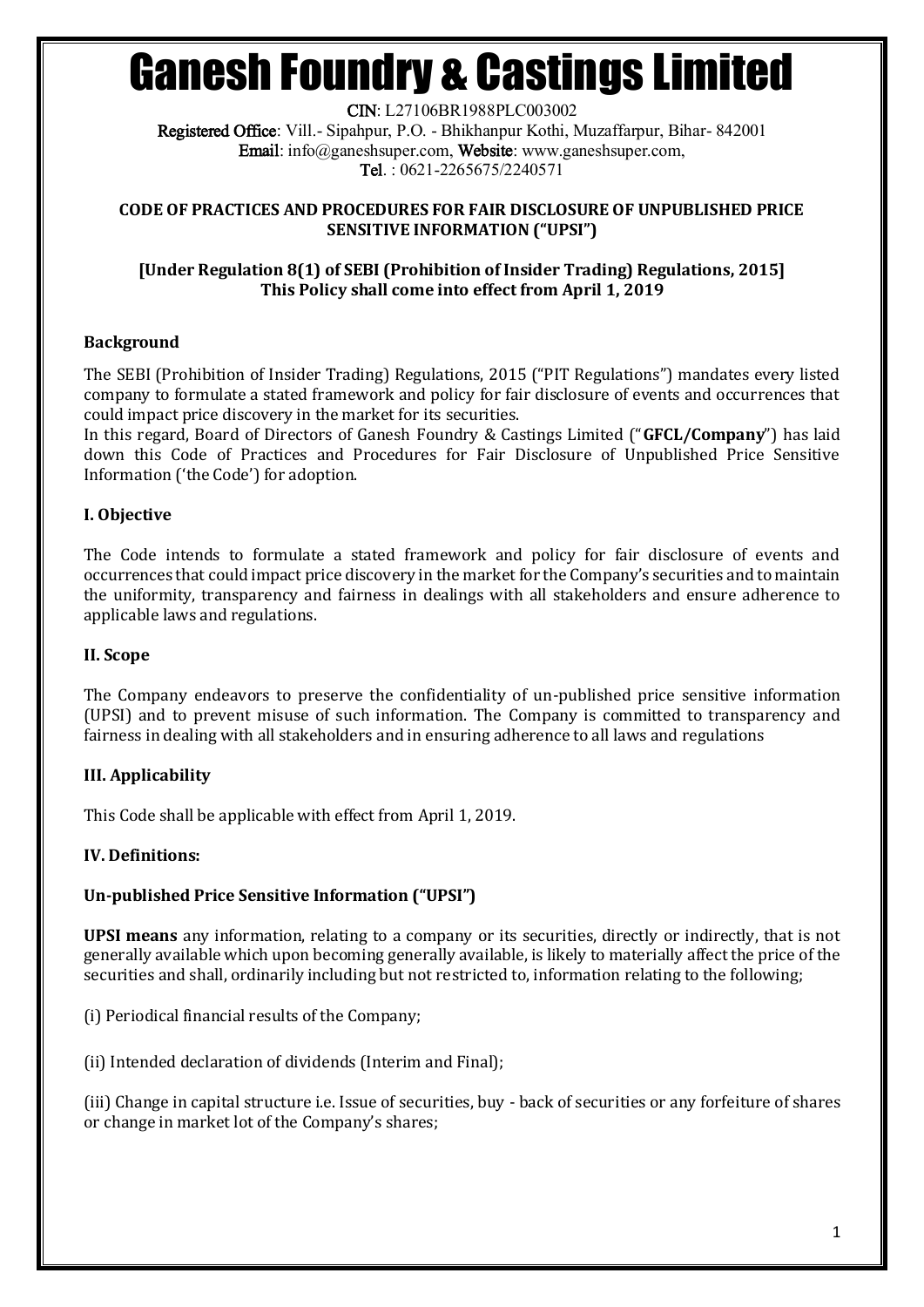CIN: L27106BR1988PLC003002 Registered Office: Vill.- Sipahpur, P.O. - Bhikhanpur Kothi, Muzaffarpur, Bihar- 842001 Email: info@ganeshsuper.com, Website: www.ganeshsuper.com, Tel. : 0621-2265675/2240571

(iv) Mergers, De-mergers, Amalgamation, Acquisitions, De-listing of Securities, Scheme of Arrangement or Takeover, disposals, spin off or selling division of whole or substantially whole of the undertaking and expansion of business and such other transactions;

(v) Any major expansion plans or execution of new projects or any significant changes in policies, plans or operations of the Company;

(vi) Changes in key managerial personnel;

(vii) Material events in accordance with Securities and Exchange Board of India (Listing Obligations and Disclosure Requirements) Regulations, 2015; and

(viii) Any other matter as may be prescribed under the Listing Regulations and/or Corporate Law to be price sensitive, from time to time.

**Note**: Words and expressions used and not defined in this Code but defined in the SEBI (Prohibition of Insider Trading) Regulations, 2015, the Securities and Exchange Board of India Act, 1992 (15 of 1992), the Securities Contracts (Regulation) Act, 1956 (42 of 1956), the Depositories Act, 1996 (22 of 1996) or the Companies Act, 2013 (18 of 2013) and the Rules and Regulations made there under shall have the meanings respectively assigned to them in those legislation.

## **V. Principles of Fair Disclosure**

The Company shall adhere to the following principles to ensure timely and fair disclosure of Unpublished Price Sensitive Information:

(i) Prompt public disclosure of unpublished price sensitive information that would impact price discovery, as soon as it has credible and concrete information, in order to make such information generally available.

(ii) Uniform and universal dissemination of unpublished price sensitive information to avoid selective disclosure.

(iii) Prompt dissemination of unpublished price sensitive information that gets disclosed selectively, inadvertently or otherwise to make such information generally available.

(iv) Ensuring that information shared with analysts and research personnel is not unpublished price sensitive information. The Company shall be careful while answering to the queries of analysts. Unanticipated questions shall be taken on notice and a considered response shall be given later.

(v) Developing best practices to make transcripts or records of proceedings of meetings with analysts and other investor relations conferences on the Company's website to ensure official confirmation and documentation of disclosures made.

(vi) Handling of all unpublished price sensitive information on a need-to-know basis. Unpublished price sensitive information shall be disclosed to Company officials only after a proper clarification is sought as to the purpose for which the information is needed.

**VI. Chief Investor Relations Officer ("CIO") to oversee and coordinate disclosures:**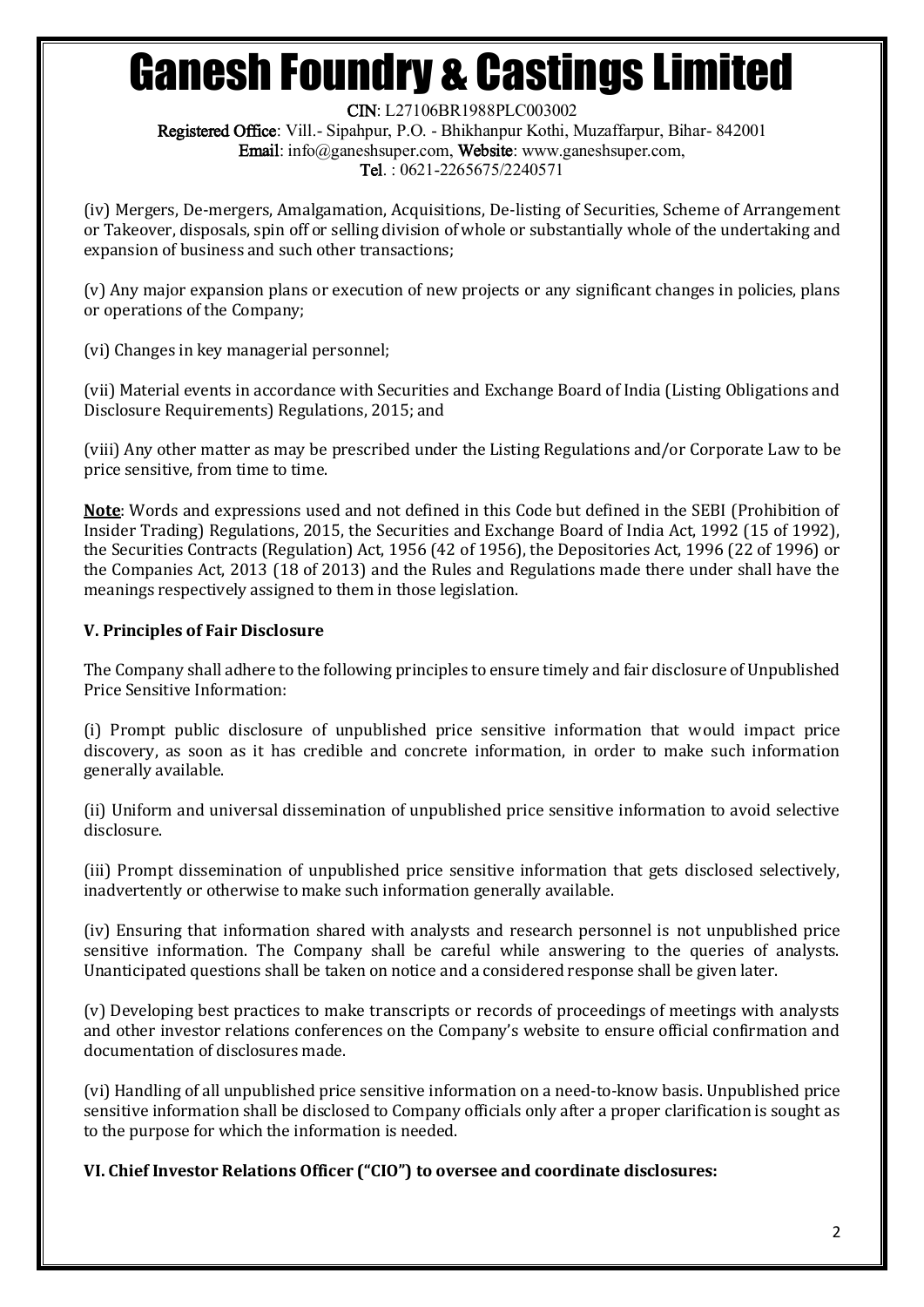CIN: L27106BR1988PLC003002 Registered Office: Vill.- Sipahpur, P.O. - Bhikhanpur Kothi, Muzaffarpur, Bihar- 842001 Email: info@ganeshsuper.com, Website: www.ganeshsuper.com, Tel. : 0621-2265675/2240571

(i) The Compliance Officer of the Company is designated as the Chief Investor Relations Officer and is responsible for dissemination of information and disclosure of UPSI.

(ii) The Compliance Officer is also responsible for ensuring compliance under this code, overseeing and coordinating disclosure of UPSI to stock exchanges, shareholders, analysts and media and for educating GFCL's staff on disclosure policies and procedure.

(iii) All UPSI is to be handled on "need to know basis", i.e., UPSI should be disclosed only to those within GFCL who need the information to discharge their duty and whose possession of such information will not give rise to a conflict of interest or appearance of misuse of the information. All the non-public information directly received by any employee should immediately be reported to the Compliance Officer.

## **VII. Powers & Duties of Chief Investor Relations Officer:**

(i) Other than information which is price sensitive in accordance with the Companies Act 2013, the SEBI (Prohibition of Insider Trading) Regulations, 2015 or any other applicable law for the time being in force, the CIO in consultation with the Managing Director & Chief Financial Officer (CFO) shall decide whether an information is price sensitive or not.

(ii) The CIO shall ensure that disclosure to Stock Exchanges is made promptly.

(iii) All information disclosure/dissemination may normally be approved in advance by the CIO. In case information is accidentally disclosed without prior approval of CIO, the person responsible shall immediately inform the CIO.

(iv) The CIO shall ensure that no unpublished price sensitive information is disclosed selectively to any one or group of research analysts or investors to the disadvantage of other stakeholders.

(v) Any queries or requests for verification of market rumor(s) by the Regulatory Authorities shall be forwarded to the CIO, who shall decide on the clarification to be provided.

(vi) The CIO shall decide whether a public announcement is necessary for verifying or denying any rumor(s).

## **VIII. Prompt disclosure of unpublished price sensitive information:**

(i) GFCL will ensure that any event which has a bearing on the share price of the Company shall be disseminated promptly upon the conclusion of the event, by communicating the same to the stock exchanges in accordance with the PIT regulations.

(ii) To ensure that the information is disseminated in a uniform manner, GFCL will transmit the information to all the stock exchanges where the securities of the Company are listed, at the same time and shall also publish the same on the website of the Company viz. www.ganeshsuper.com.

## **IX. Disclosure with reference to Analysts/ Media:**

(i) All UPSI shall be first communicated to the stock exchanges before the same is shared with Analyst and Research personnel.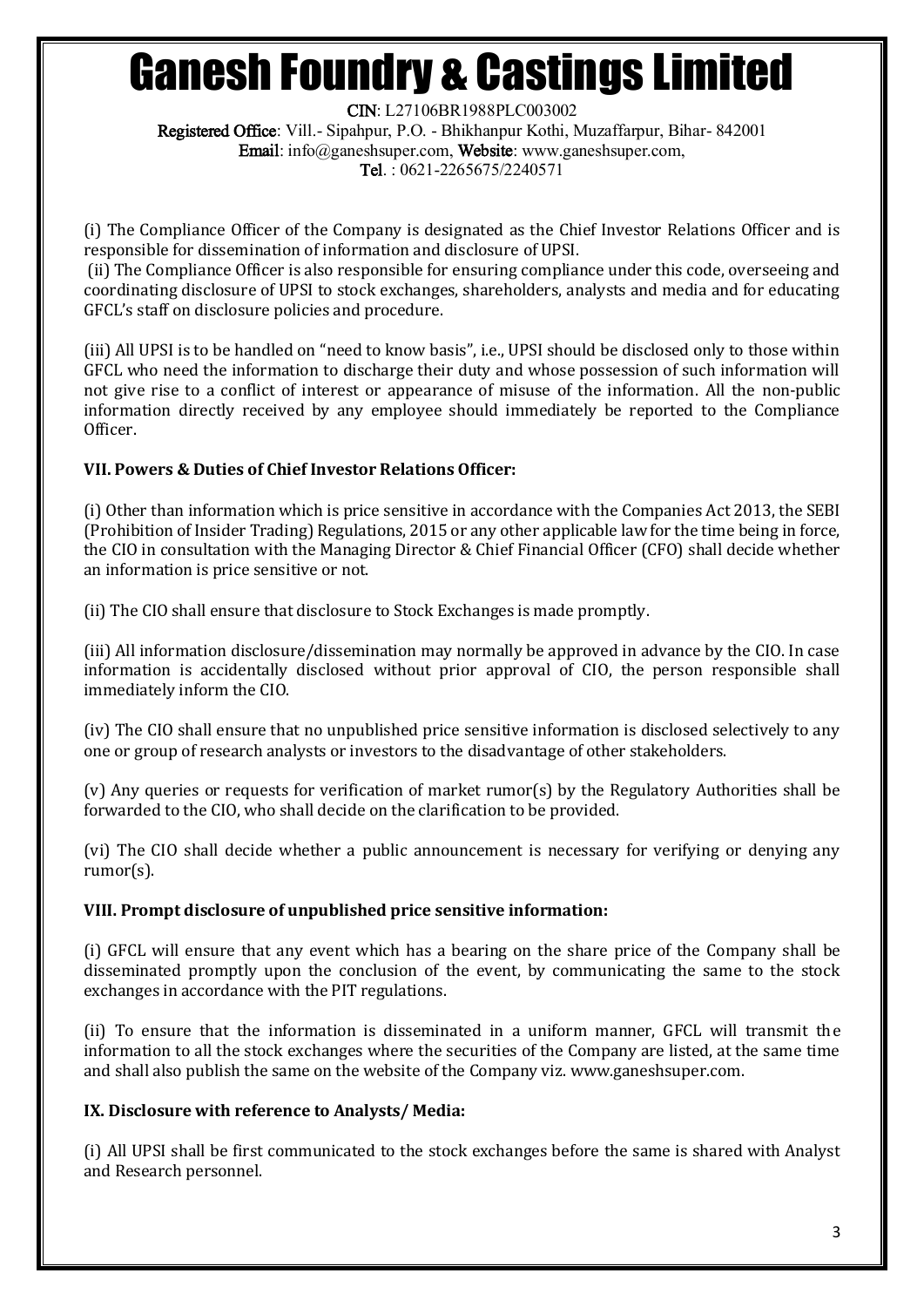CIN: L27106BR1988PLC003002 Registered Office: Vill.- Sipahpur, P.O. - Bhikhanpur Kothi, Muzaffarpur, Bihar- 842001 Email: info@ganeshsuper.com, Website: www.ganeshsuper.com, Tel. : 0621-2265675/2240571

(ii) Transcript of the meetings / concalls with Analysts shall be furnished to the stock exchanges and then posted on GFCL's website.

## **X. Responding to Market Rumors:**

The Compliance Officer and/or the Investor Relations Team and /or any other official(s) ("spokesperson") authorized by the Board of Directors of the Company shall give an appropriate and fair response to queries on news reports and requests for verification of market rumors by regulatory authorities. They shall also be responsible for deciding whether a public announcement is necessary for verifying or denying rumors and making disclosures.

## **XI. Sharing of UPSI for legitimate purpose:**

The UPSI shall be shared by any person(s) authorized by the Board of Directors or CIO of the Company in this behalf, only in furtherance of legitimate purpose(s) which shall include the following;

(i) Sharing of UPSI in the ordinary course of business by any Insider, Designated Person, or by any Authorized person with existing or proposed partners, collaborators, lenders, customers, suppliers, merchant bankers, legal advisors, auditors, insolvency professionals or other advisors or consultants.

(ii) Sharing of UPSI where such communication is in furtherance of performance of duty (ies);

(iii) Sharing of UPSI for discharge of legal obligation(s).

(iv) Sharing of UPSI for any other genuine or reasonable purpose as may be determined by the CIO of the Company.

(v) Sharing of UPSI for any other purpose as may be prescribed under the Securities Regulations or Company Law or any other law for the time being in force, in this behalf, as may be amended from time to time.

Provided that such sharing should not be carried out to evade or circumvent the prohibitions of PIT Regulations.

**However, other provisions / restrictions as prescribed under the SEBI (Prohibition of Insider Trading) Regulations, 2015 or any other law for the time being in force in this behalf, as may be amended from time to time, shall be observed.** 

## **XII. Issue of Notice to the recipient of UPSI**

Any person in receipt of unpublished price sensitive information pursuant to a "legitimate purpose" shall be considered an "insider" for purposes of this Code and due notice shall be given to such persons, in the format as set out in "Annexure A" to this code;

(i) To make aware such person that the information shared is or would be UPSI.

(ii) To make aware to such person the duties and responsibilities attached to the receipt of such UPSI and the liability attached to misuse or unwarranted.